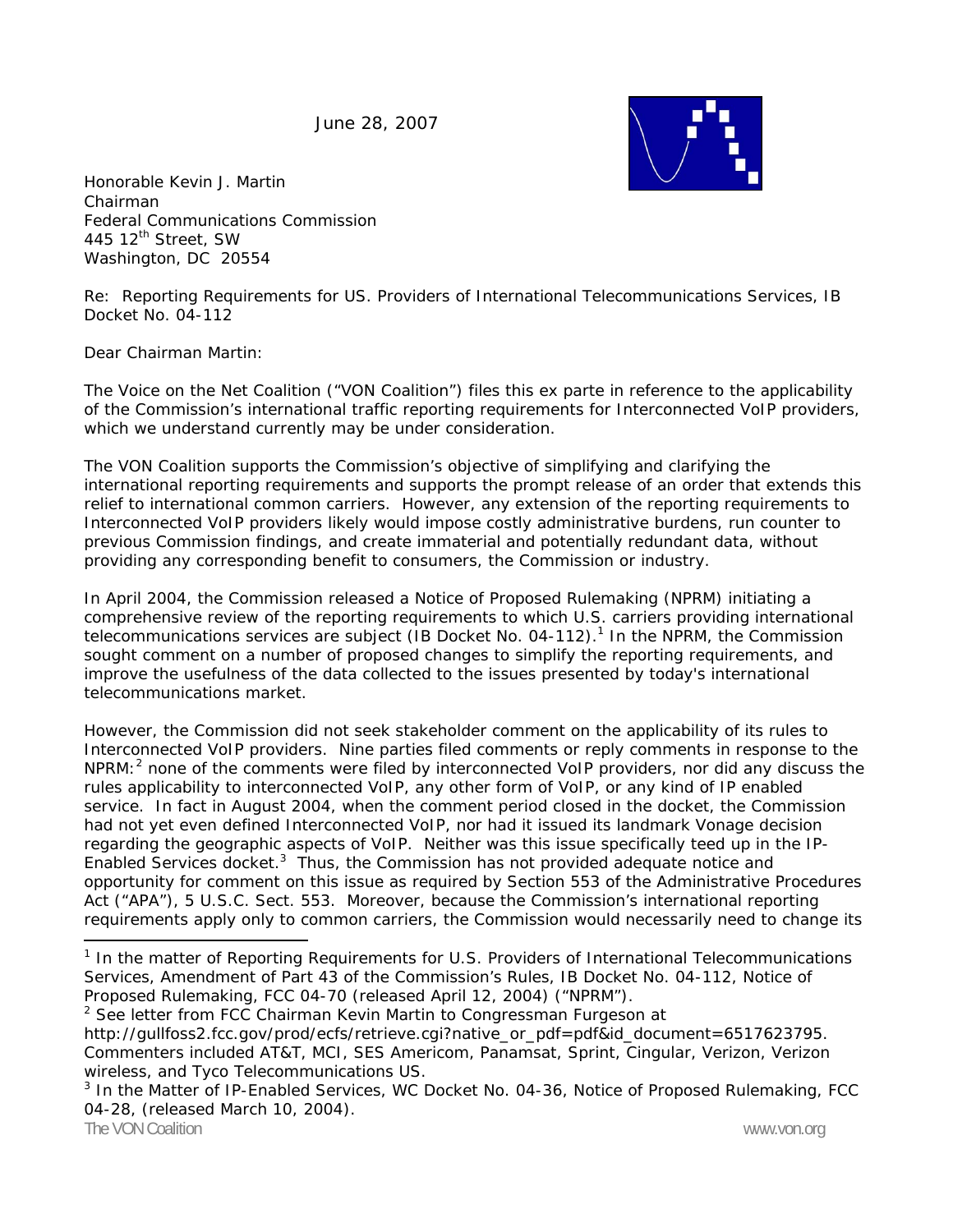rules in order to subject Interconnected VoIP providers (which the Commission has not yet classified as common carriers or information service providers) to these reporting requirements.<sup>4</sup> Any such rule change must be conducted in accordance with the APA's notice and comment requirements

There are additional reasons why these rules, originally meant for telegraph operators<sup>5</sup>, should not be extended beyond common carriers to Internet based services like Interconnected VoIP.

First, unlike common carriers,<sup>6</sup> Interconnected VoIP providers are unlikely to be able to accurately and consistently identify international traffic. As the Commission has previously found, Interconnected VoIP services have "no means of directly or indirectly identifying the geographic location of a ... subscriber."<sup>7</sup> In Minnesota Public Utilities Commission v. FCC, the Eight Circuit affirmed the FCC's Vonage Order where the Commission found that Vonage's service cannot be directly or indirectly tied to a specific geographic location. This is true both because "customers may use the service anywhere in the world where they can find a broadband connection,"<sup>8</sup> and separately, because Vonage assigns telephone numbers to customers that are "not necessarily tied to" the user's usual or "home" location.<sup>9</sup>

While it may be possible to attempt to capture international traffic data based upon the use of the 011 prefix from a user using a North American Numbering Plan ("NANP") assigned number, such data may not accurately reflect international traffic. Interconnected VoIP services can utilize "geographically independent telephone numbers"<sup>10</sup> where the "number is not necessarily tied to the user's physical location for either assignment or use, in contrast to most wireline, circuit-switched calls."<sup>11</sup> For example, several Interconnected VoIP providers enable U.S. consumers to subscribe to services with an international telephone number, and in some cases even multiple phone numbers in different countries or in different cities in a country, thus facilitating competition and enabling lower-cost international services.<sup>12</sup>

While Interconnected VoIP services can bestow consumers "each with the ability to communicate with anyone in the world from anywhere in the world,<sup>"13</sup> a call to an 011 prefixed telephone number could in fact go to a person located just down the street, and not outside the U.S. Likewise, because interconnected VoIP services can be utilized from any broadband connection in the world, a call to a Washington D.C. 202 area code number, could in fact be an international call

1

The VON Coalition www.von.org **The VON Coalition** www.von.org

<sup>&</sup>lt;sup>4</sup> Id., para. 43 ("Which classes of IP-enabled services, if any, are "telecommunications services" under the Act? Which, if any, are "information services?") *See also,* Manual for Filing Section 43.61 Data, June 1995, at 6 ("Enhanced services as defined by Section 64.702 of the Commission's rules are exempt from Section 43.61 filing requirements.")

<sup>&</sup>lt;sup>5</sup> The annual traffic and revenue reports come from the Commission's 1941 order No 85 which required international telegraph operators to file reports on their international traffic.

 $6$  Only common carriers are required to file. See 47 C.F.R. § 43.82(a) ("Each facilities-based common carrier engaged in providing international telecommunications service" must file annual circuit status report); § 43.61(a) ("Each common carrier engaged in providing international telecommunications service" must file annual traffic and revenue report).

<sup>7</sup> *In re* Vonage Holdings Corporation Petition for Declaratory Ruling Concerning an Order of the Minnesota Public Utilities Commission, WC Docket No. 03-211, FCC 04-267 (released November 12, 2004) ("Vonage Order") at 23.

<sup>8</sup> *Id.* at 5.

<sup>9</sup> *Id*. at 9.

<sup>10</sup> *Id.* at 7.

<sup>11</sup> *Id.* at 9.

<sup>&</sup>lt;sup>12</sup> See for example http://broadband-telephones.com/search/availability.aspx<br><sup>13</sup> Vonage Order at 18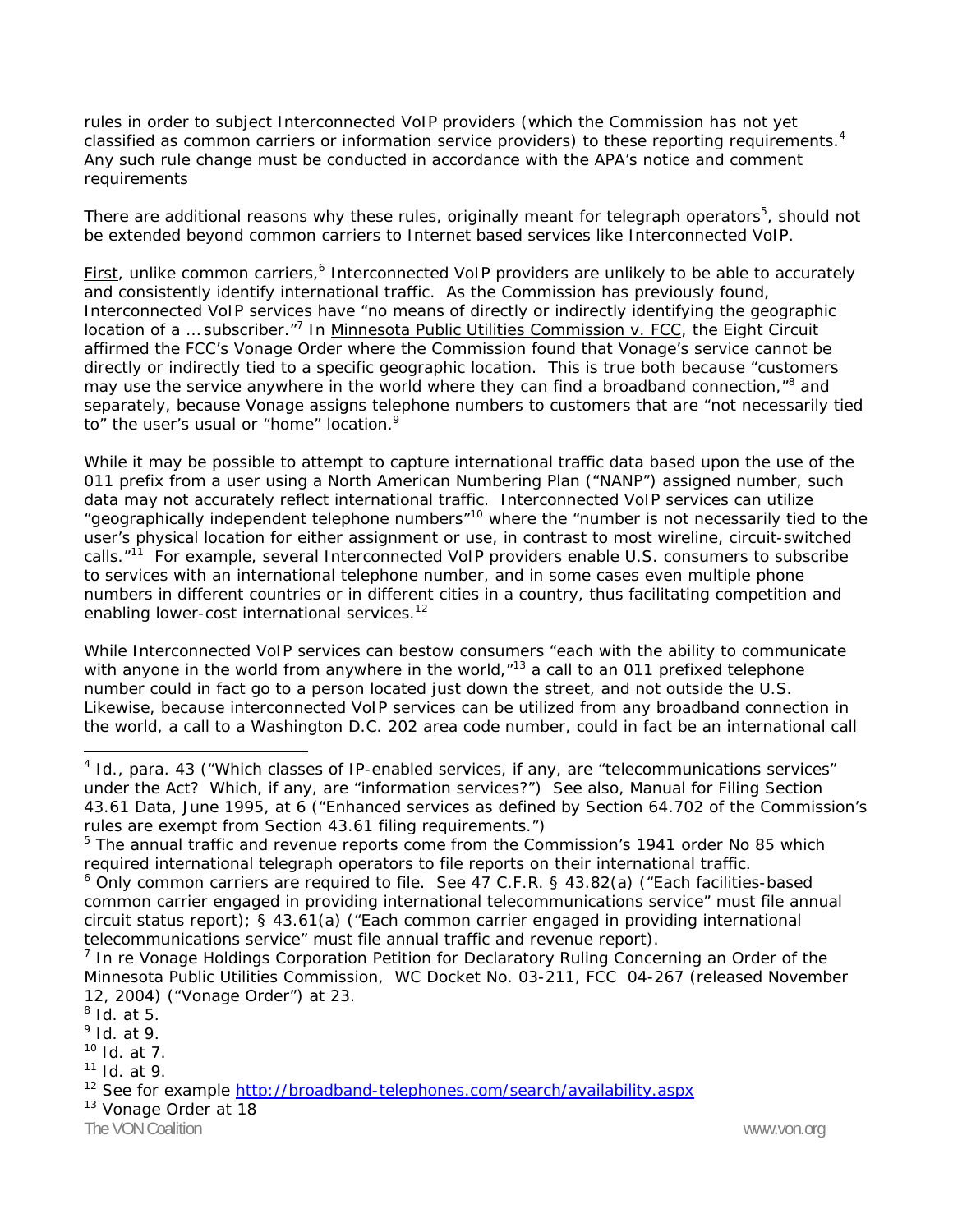received by a member of the armed forces serving in Iraq. Even a VoIP call from a person in Washington D.C. with a 202 number, to a person in Washington D.C. with a 202 number, may use data packets that travel internationally to complete the call. That is because across the Internet, packets take multiple routes to reach their designated IP address end-point. A VoIP provider has no way of determining which, if any of those packets may have been routed internationally.

In its IP-Enabled Services proceeding<sup>14</sup>, the Commission recognized even in one conversation, packets are likely to take multiple paths:

*"When packets are transmitted via IP between two points, the network does not establish a permanent or exclusive path between the points. Instead, routers read packet addresses individually, and decide – sometimes on a packet-by-packet basis – which route to use for each packet. Thus, the routes that packets will take to the same destination may vary, depending on the best routing information available to the routers."* 

Second, unlike common carriers, interconnected VoIP providers are also unlikely to be able to always be able to identify revenue attributable to international traffic. The Commission, in its Vonage Order, recognized the integrated nature of VoIP service, which offers consumers anydistance calling without distinguishing between "local" and "long distance" minute of use. "these functionalities in all of their combination," the Commission stressed," form an integrated communications service designed to overcome geography, not track it." Unlike traditional common carrier services that break out international revenues on the customer's bill, Interconnected VoIP services do not always distinguish between domestic and international calling. Indeed, many providers offer free international calling to individuals using the same service.15

A further distinction between common carriers and interconnected VoIP providers is the lack of business need to compile and maintain such granular international calling data. Common carriers have long had a business motivation and regulatory requirement to segregate their local, long distance, and international traffic, while VoIP has sought to eliminate many of these distance sensitive distinctions in response to consumer demand for simple, straightforward products. A regulatory obligation to compile and maintain call detail records based on international destinations would require interconnected VoIP providers to change business practices and, most likely, incur significant billing and data storage expenses. A Commission order that increases expenses and causes such changes would run the risk of being vacated or remanded by the courts, unless based on a current record involving impacted parties.

For these reasons, the Commission previously found "the significant costs and operational complexities associated with modifying or procuring systems to track, record and process geographic location information as a necessary aspect of the service would substantially reduce the benefits of using the Internet to provide the service, and potentially inhibit its deployment and continued availability to consumers.<sup>"16</sup> For these same reasons, application of the Commission's International traffic reporting requirements also is likely to add significant costs and burdens and reduce the benefits of using the Internet to provide the service.

Many of the goals espoused in the NPRM can be achieved in other ways for VoIP. For example, the Commission recognized that collecting international data is intended to ensure "that consumers enjoy more choice in telecommunications services and decreasing prices for international calls,

 <sup>14</sup> IP enabled services NPRM, at 8.

<sup>&</sup>lt;sup>15</sup> See for example comparison of Interconnected VoIP service plans http://hagansmith.tripod.com/Providers%20and%20Their%20Plans.htm <sup>16</sup> Vonage Order at 23